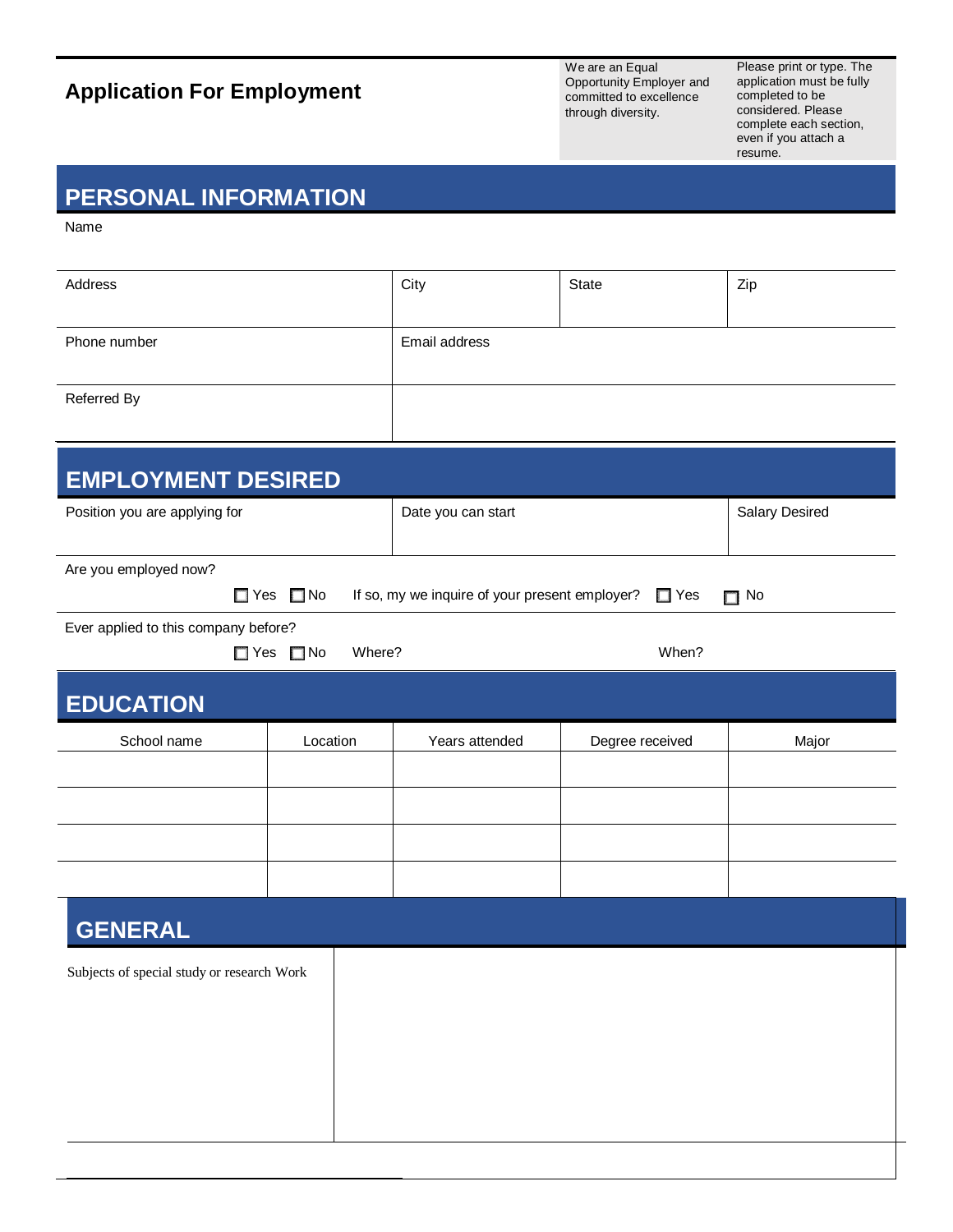| <b>FORMER EMPLOYERS</b> |                   |              |                 |
|-------------------------|-------------------|--------------|-----------------|
| Employer (1)            | Job title         |              | Dates employed  |
| Work phone              | Starting pay rate |              | Ending pay rate |
| Address                 | City              | State        | Zip             |
| Employer (2)            | Job title         |              | Dates employed  |
| Work phone              | Starting pay rate |              | Ending pay rate |
| Address                 | City              | <b>State</b> | Zip             |
| Employer (3)            | Job title         |              | Dates employed  |
| Work phone              | Starting pay rate |              | Ending pay rate |
| Address                 | City              | <b>State</b> | Zip             |
| Employer (4)            | Job Title         |              | Dates employed  |
| Work phone              | Starting pay rate |              | Ending pay rate |
| Address                 | City              | <b>State</b> | Zip             |

## **References List below three persons not related to you, whom you have known for at least one year.**

| Name | Address | Position | Phone |
|------|---------|----------|-------|
|      |         |          |       |
|      |         |          |       |
|      |         |          |       |
|      |         |          |       |

## **ADDITIONAL INFORAMTION**